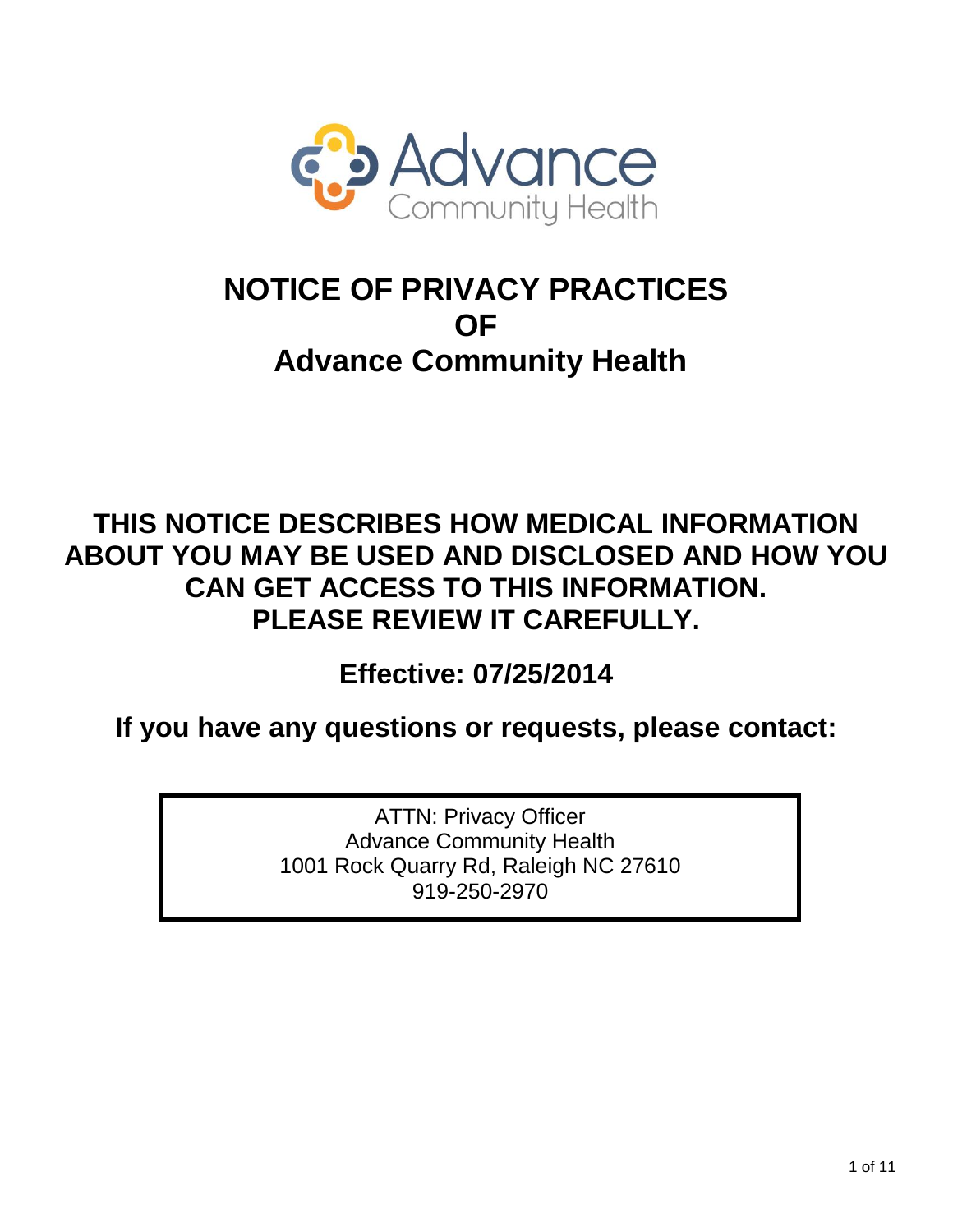### **Table of Contents (Please refer to full document for details)**

- A. We have a legal duty to protect health information about you.
- B. We may use and disclose Protected Health Information (PHI) about you without your authorization in the following circumstances.
	- 1. We may use and disclose PHI about you to provide health care treatment to you.
	- 2. We may use and disclose PHI about you to obtain payment for services.
	- 3. We may use and disclose PHI about you for health care operations.
	- 4. North Carolina Health Information Exchange
	- 5. We may use and disclose PHI under other circumstances without your authorization or a chance to agree or object.
	- 6. You can object to certain uses and disclosures.
	- 7. We may contact you to provide appointment reminders.
	- 8. We may contact you with information about treatment, services, products or health care providers.
	- 9. We may contact you for fundraising activities.
- C. You have several rights regarding PHI about you.
	- 1. You have the right to request restrictions on uses and disclosures of PHI about you.
	- 2. You have the right to request different ways to be in touch with you.
	- 3. You have the right to see and copy PHI about you.
	- 4. You have the right to request a change to PHI about you.
	- 5. You have the right to a listing of disclosures we have made.
	- 6. You have a right to a copy of this Notice.
- D. You may file a complaint about our privacy practices.
- E. Effective date of this Notice.
- E. Appendix A: North Carolina State Law and other Issues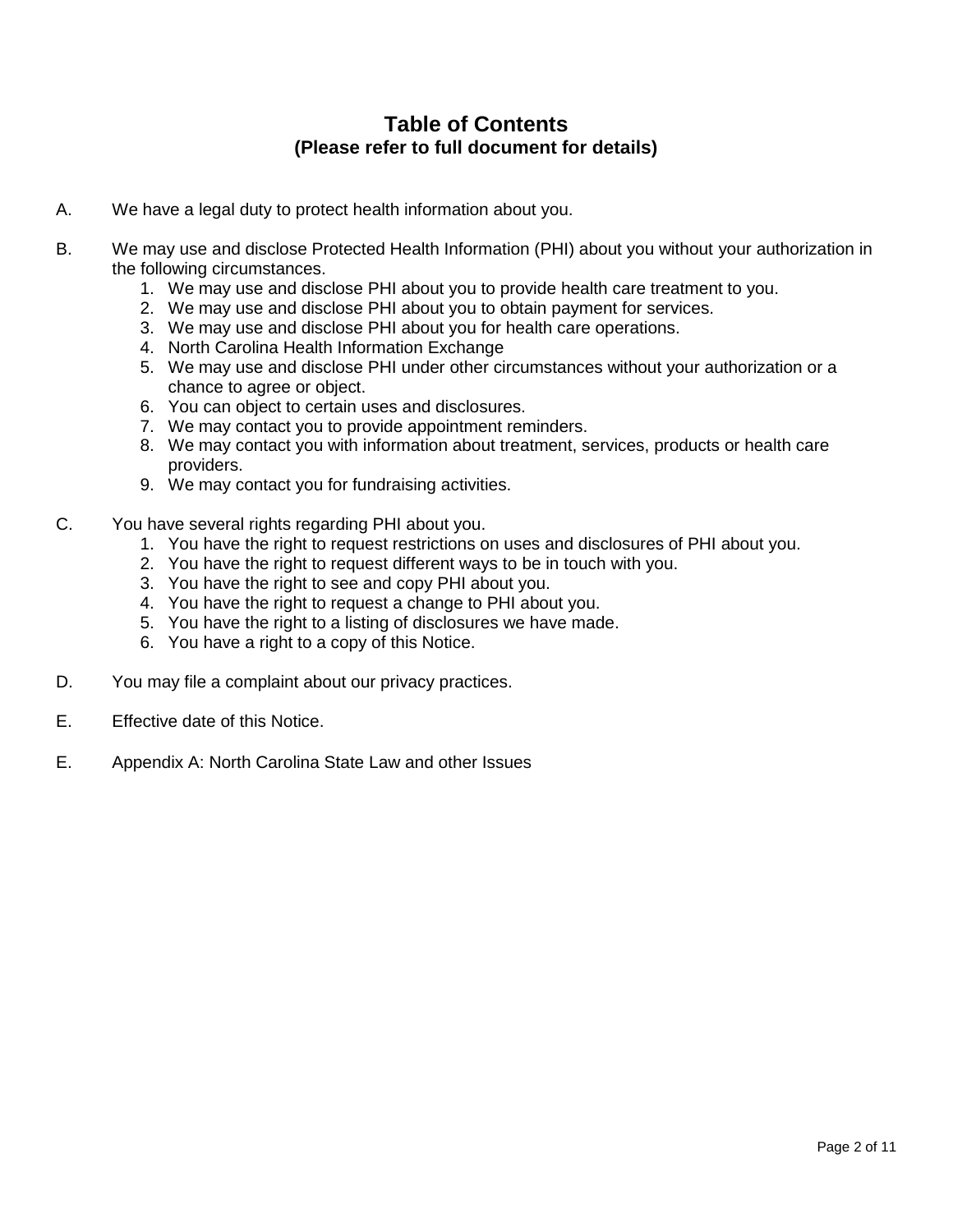# **A. We Have a Legal Duty to Protect Health Information About You**

We are required by law to protect the privacy of health information about you and that can be identified with you, which we call "protected health information," or "PHI" for short. We must give you notice of our legal duties and privacy practices concerning PHI:

- We must protect PHI that we have created or received about: your past, present, or future health condition; health care we provide to you; or payment for your health care.
- We must notify you about how we protect PHI about you.
- We must explain how, when and why we use and/or disclose PHI about you.
- We may only use and/or disclose PHI as we have described in this Notice.

This Notice describes the types of uses and disclosures that we may make and gives you some examples. In addition, we may make other uses and disclosures which occur as a byproduct of the permitted uses and disclosures described in this Notice. If we participate in an "organized health care arrangement" (defined in subsection B.3 below), the providers participating in the "organized health care arrangement" will share PHI with each other, as necessary to carry out treatment, payment or health care operations (defined below) relating to the "organized health care arrangement".

We are required to follow the procedures in this Notice. We reserve the right to change the terms of this Notice and to make new notice provisions effective for all PHI that we maintain by first:

- **Posting the revised notice in our offices;**
- Making copies of the revised notice available upon request (either at our offices or through the contact person listed in this Notice); and
- **Posting the revised notice on our website.**

## **B. We May Use and Disclose PHI About You Without Your Authorization in the Following Circumstances**

#### **1. We may use and disclose PHI about you to provide health care treatment to you.**

We may use and disclose PHI about you to provide, coordinate or manage your health care and related services. This may include communicating with other health care providers regarding your treatment and coordinating and managing your health care with others. For example, we may use and disclose PHI about you when you need a prescription, lab work, an x-ray, or other health care services. In addition, we may use and disclose PHI about you when referring you to another health care provider.

*EXAMPLE:* Your doctor may share medical information about you with another health care provider. For example, if you are referred to another doctor, that doctor will need to know if you are allergic to any medications. Similarly, your doctor may share PHI about you with a pharmacy when calling in a prescription.

#### **2. We may use and disclose PHI about you to obtain payment for services.**

Generally, we may use and give your medical information to others to bill and collect payment for the treatment and services provided to you by us or by another provider. Before you receive scheduled services, we may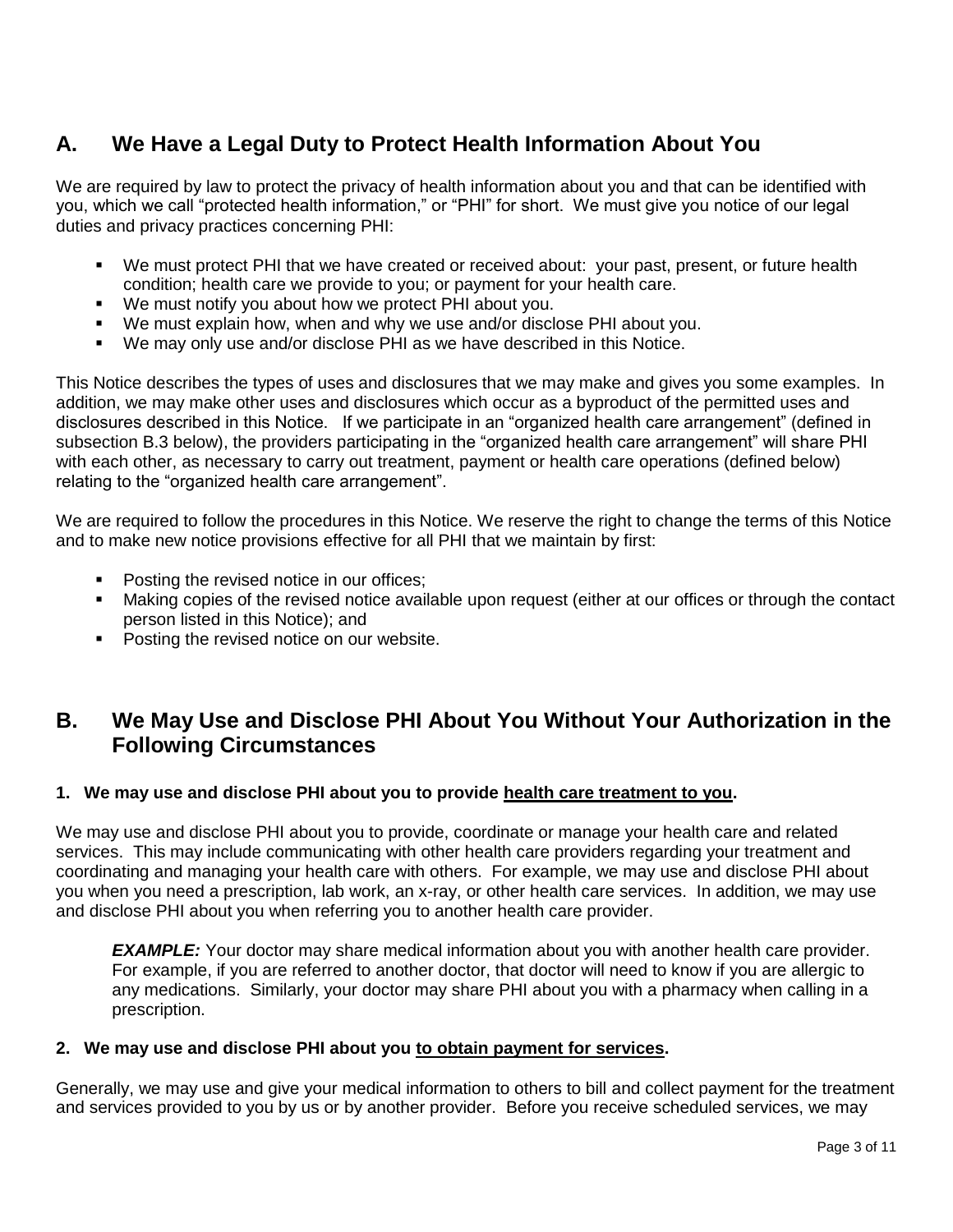share information about these services with your health plan(s). Sharing information allows us to ask for coverage under your plan or policy and for approval of payment before we provide the services. We may also share portions of medical information about you with the following:

- Billing departments:
- Collection departments or agencies, or attorneys assisting us with collections;
- **Insurance companies, health plans and their agents which provide you coverage;**
- Hospital departments that review the care you received to check that it and the costs associated with it were appropriate for your illness or injury; and
- **Consumer reporting agencies (e.g., credit bureaus).**

**EXAMPLE:** Let's say you have the flu. We may need to give your health plan(s) information about your condition, supplies used, and services you received (such as labs). The information is given to our billing department and your health plan so we can be paid or you can be reimbursed. .

#### **3. We may use and disclose PHI about you for health care operations.**

We may use and disclose PHI in performing business activities, which we call "health care operations". These "health care operations" allow us to improve the quality of care we provide and reduce health care costs. We may also disclose PHI for the "health care operations" of any "organized health care arrangement" in which we participate. An example of an "organized health care arrangement" is the care provided by a hospital and the physicians who see patients at the hospital. In addition, we may disclose PHI about you for the "health care operations" of other providers involved in your care to improve the quality, efficiency and costs of their care or to evaluate and improve the performance of their providers. Examples of the way we may use or disclose PHI about you for "health care operations" include the following:

- *Reviewing and improving the quality, efficiency and cost of care that we provide to you and our other patients.* For example, we may use PHI about you to develop ways to assist our health care providers and staff in deciding what medical treatment should be provided to others.
- *Improving health care and lowering costs for groups of people who have similar health problems and to help manage and coordinate the care for these groups of people.* We may use PHI to identify groups of people with similar health problems to give them information, for instance, about treatment alternatives, classes, or new procedures.
- *Reviewing and evaluating the skills, qualifications, and performance of health care providers taking care of you.*
- *Providing training programs for students, trainees, health care providers or non-health care professionals (for example, billing clerks or assistants, etc.) to help them practice or improve their skills.*
- *Cooperating with outside organizations that assess the quality of the care we and others provide.* These organizations might include government agencies or accrediting bodies such as the National Council for Quality Assurance.
- *Cooperating with outside organizations that evaluate, certify or license health care providers, staff or facilities in a particular field or specialty.* For example, we may use or disclose PHI so that one of our nurses may become certified as having expertise in a specific field of nursing, such as pediatric nursing.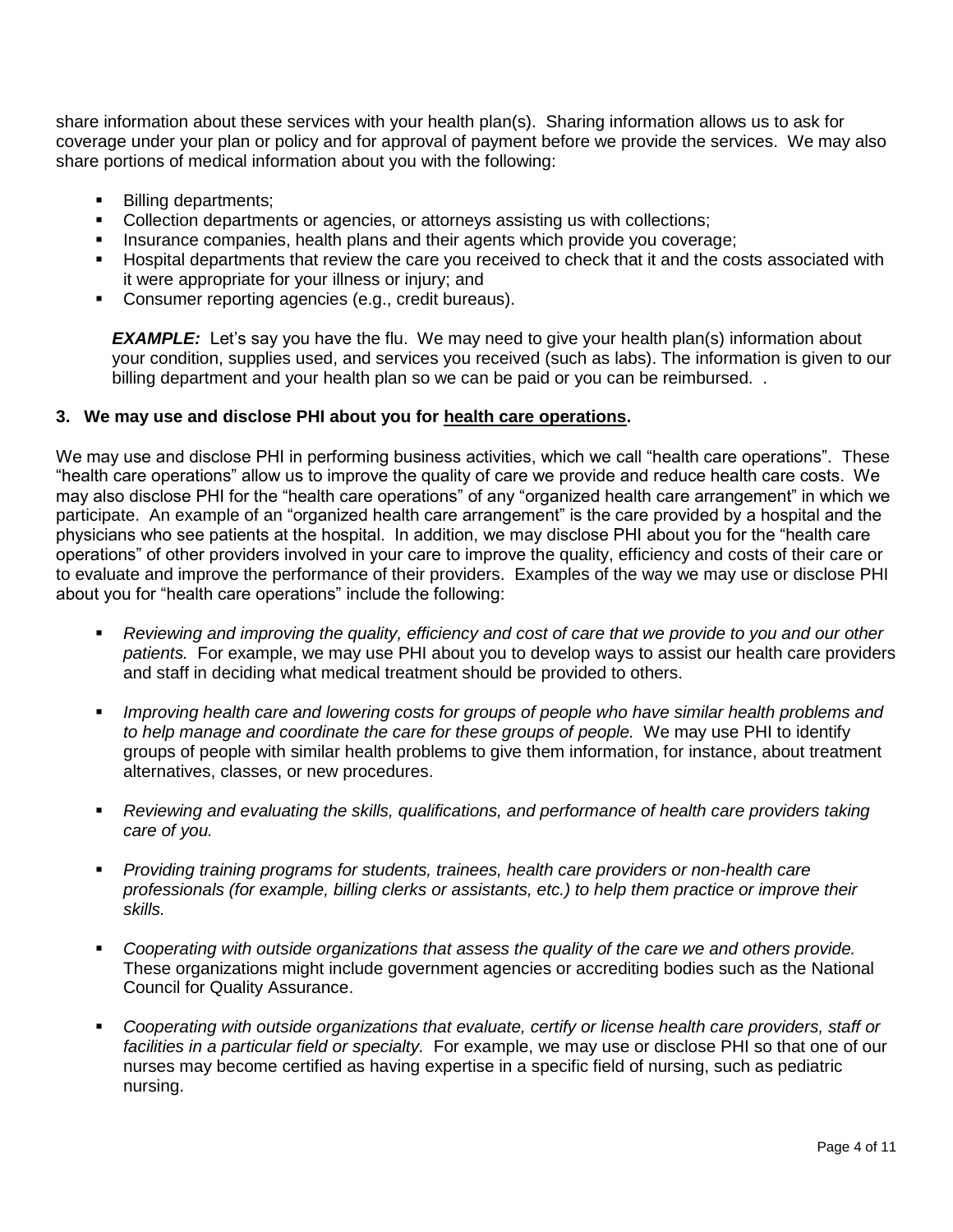- *Assisting various people who review our activities.* For example, PHI may be seen by doctors reviewing the services provided to you, and by accountants, lawyers, and others who assist us in complying with applicable laws.
- *Planning for our organization's future operations, and fundraising for the benefit of our organization.*
- *Conducting business management and general administrative activities related to our organization and the services it provides*.
- *Resolving grievances within our organization.*
- *Reviewing activities and using or disclosing PHI in the event that we sell our business, property or give control of our business or property to someone else.*
- *Complying with this Notice and with applicable laws.*

#### **4. North Carolina Health Information Exchange**

We participate in NC Health Information Exchange (NC HIE), the statewide health information exchange (HIE) designated by the State of North Carolina. The HIE is a secure network for health care providers to share your important health information to support treatment and continuity of care. For example, if you are admitted to a NC HIE participating health care facility not affiliated with Wake Health Services, Inc., health care providers there will be able to see important health information held in our electronic medical record systems.

Your NC HIE record includes medicines (prescriptions), lab and test results, imaging reports, conditions, diagnoses or health problems. To ensure your health information is entered into the correct record, also included is your full name, birth date, sex, and last four digits of your social security number. All information contained in the HIE is kept private and used in accordance with applicable state and federal laws and regulations. The information is accessible to participating providers to support treatment and healthcare operations such as mandated disease reporting to the North Carolina Division of Public Health.

You do not have to participate in the HIE to receive care. For more information about NC HIE and your choices regarding participation, visit www.nchie.org or call 855-926-1042.

#### **5. We may use and disclose PHI under other circumstances without your authorization or a chance to agree or object.**

We may use and/or disclose PHI about you for a number of circumstances in which you do not have to consent, give authorization or otherwise have an opportunity to agree or object. Those circumstances include:

- *When the use and/or disclosure is required by law.* For example, when a disclosure is required by federal, state or local law or other judicial or administrative proceeding.
- **•** When the use and/or disclosure is necessary for public health activities. For example, we may disclose PHI about you if you have been exposed to a communicable disease or may otherwise be at risk of contracting or spreading a disease or condition.
- *When the disclosure relates to victims of abuse, neglect or domestic violence.*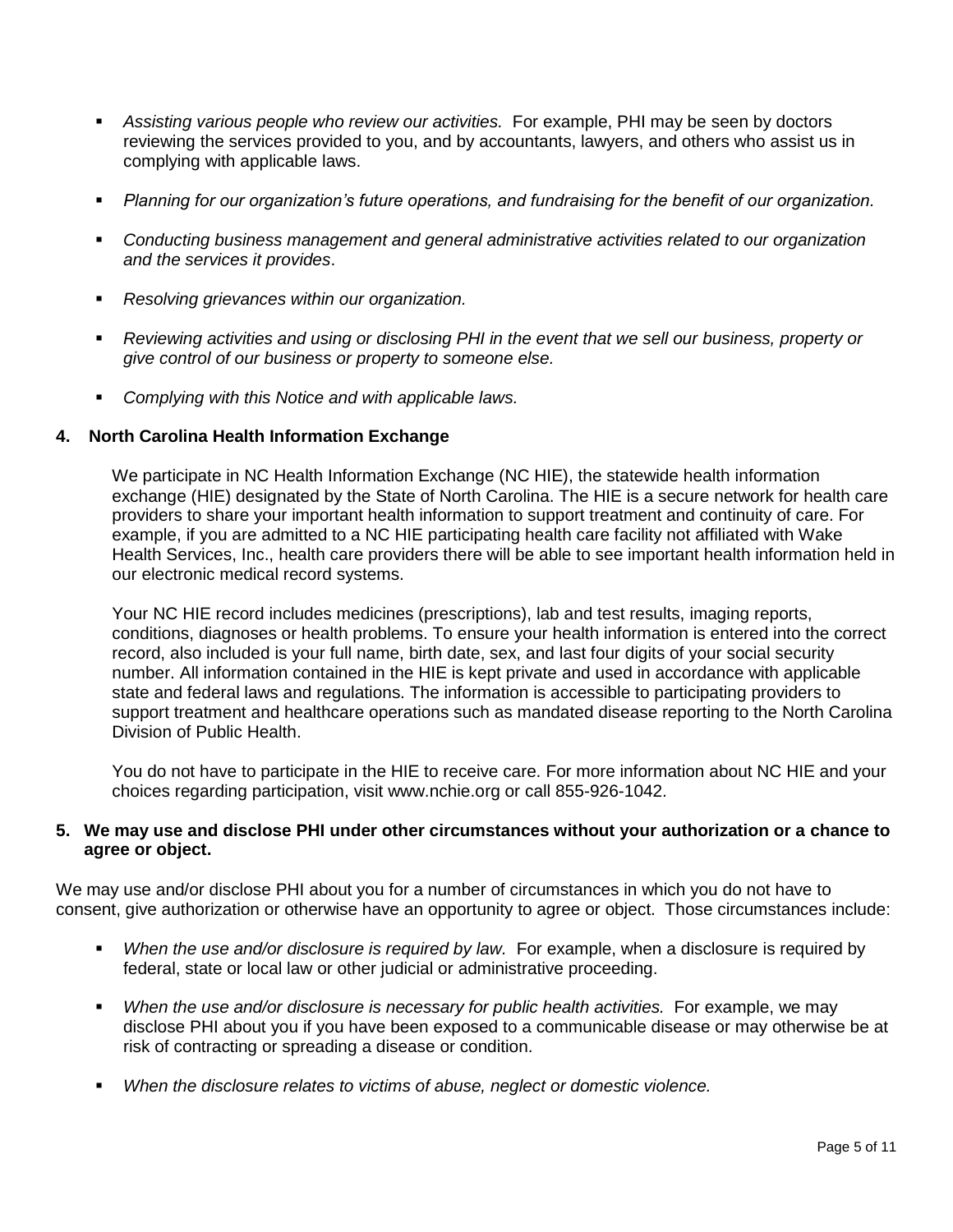- *When the use and/or disclosure is for health oversight activities.* For example, we may disclose PHI about you to a state or federal health oversight agency which is authorized by law to oversee our operations.
- *When the disclosure is for judicial and administrative proceedings.* For example, we may disclose PHI about you in response to an order of a court or administrative tribunal.
- *When the disclosure is for law enforcement purposes.* For example, we may disclose PHI about you in order to comply with laws that require the reporting of certain types of wounds or other physical injuries.
- *When the use and/or disclosure relates to decedents.* For example, we may disclose PHI about you to a coroner or medical examiner for the purposes of identifying you should you die.
- *When the use and/or disclosure relates to organ, eye or tissue donation purposes.*
- *When the use and/or disclosure relates to medical research.* Under certain circumstances, we may disclose PHI about you for medical research.
- *When the use and/or disclosure is to avert a serious threat to health or safety.* For example, we may disclose PHI about you to prevent or lessen a serious and imminent threat to the health or safety of a person or the public.
- *When the use and/or disclosure relates to specialized government functions.* For example, we may disclose PHI about you if it relates to military and veterans' activities, national security and intelligence activities, protective services for the President, and medical suitability or determinations of the Department of State.
- *When the use and/or disclosure relates to correctional institutions and in other law enforcement custodial situations.* For example, in certain circumstances, we may disclose PHI about you to a correctional institution having lawful custody of you.

#### **6. You can object to certain uses and disclosures.**

Unless you object, we may use or disclose PHI about you in the following circumstances:

- We may share your name and your general condition (critical, serious, etc.) in our patient listing with clergy and with people who ask for you by name. We also may share your religious affiliation with clergy.
- We may share with a family member, relative, friend or other person identified by you, PHI directly related to that person's involvement in your care or payment for your care. We may share with a family member, personal representative or other person responsible for your care PHI necessary to notify such individuals of your location, general condition or death.
- We may share with a public or private agency (for example, American Red Cross) PHI about you for disaster relief purposes. Even if you object, we may still share the PHI about you, if necessary for the emergency circumstances.

If you would like to object to our use or disclosure of PHI about you in the above circumstances, please call or write to our contact person listed on the cover page of this Notice.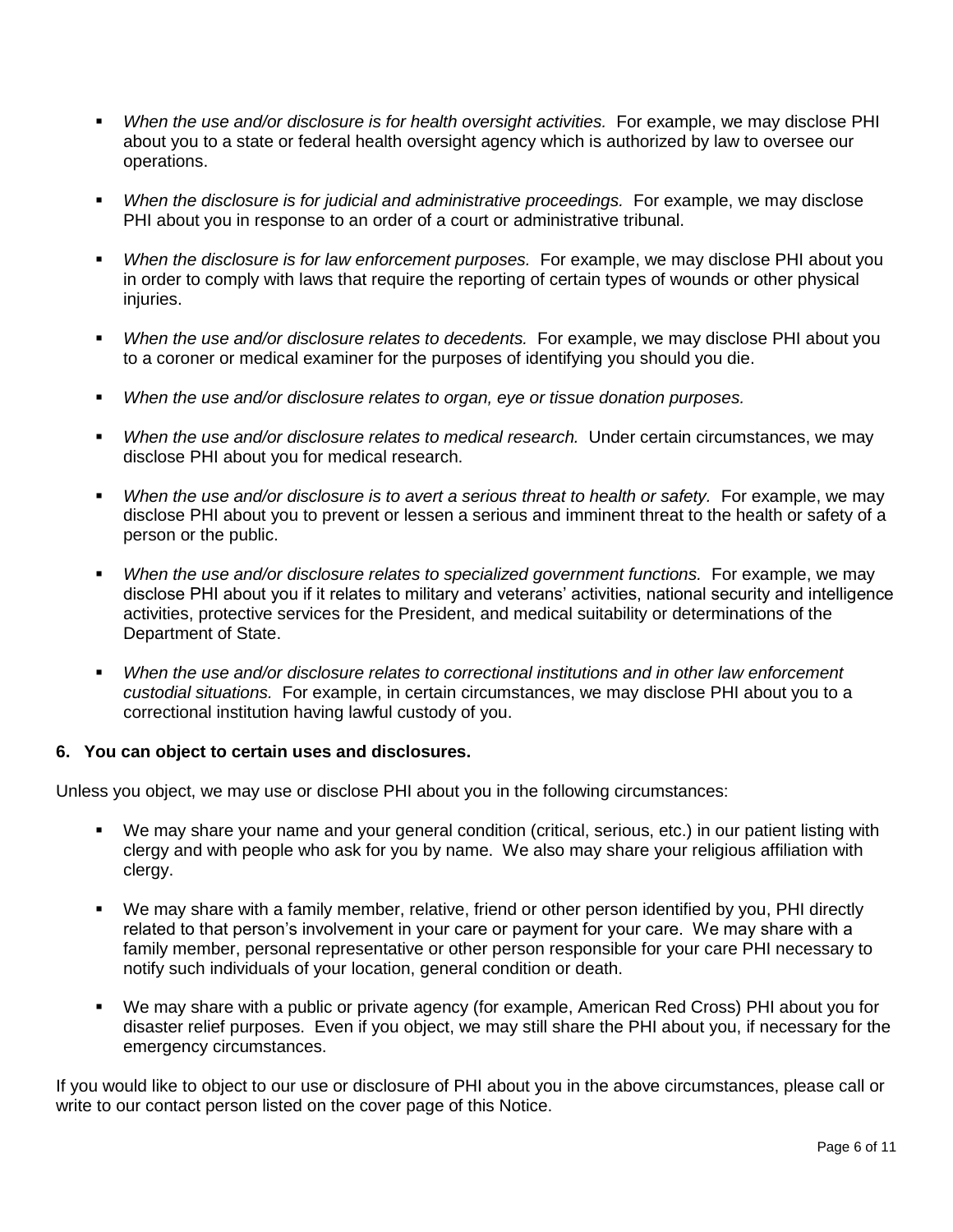#### **7. We will ask for your written authorization for the activities below.**

We will ask for your written authorization before we use or disclose PHI for the following purposes:

- Psychotherapy notes made by the individual mental health provider during a counseling session, except for certain limited purposes related to treatment, payment and health care operations, and certain other limited exceptions, including government oversight and safety.
- Certain types of marketing activities, and if we are being paid by a third party to make the marketing statements, we will tell you in the authorization request.
- Except for certain purposes or with your authorization, we may not sell your information.

#### **8. We may contact you with information about treatment, services, products or health care providers.**

We may use and/or disclose PHI to manage or coordinate your healthcare. This may include telling you about treatments, services, products and/or other healthcare providers. We may also use and/or disclose PHI to give you gifts of a small value.

*EXAMPLE:* If you are diagnosed with diabetes, we may tell you about nutritional and other counseling services that may be of interest to you.

#### **9. We may contact you for fundraising activities.**

We may use PHI about you, including disclosure to a foundation or business associate, to contact you to raise money for our facility and its operations. We would only release contact information, the dates you received treatment or services at our facility, department of service, treating physician, outcome information and health insurance status. You have the right to opt out of receiving these communications. If you do not want to be contacted in this way, you should contact the person listed on the cover page of this Notice.

#### **\*\* ANY OTHER USE OR DISCLOSURE OF PHI ABOUT YOU REQUIRES YOUR WRITTEN AUTHORIZATION \*\***

Under any circumstances other than those listed above, we will ask for your written authorization before we use or disclose PHI about you. If you sign a written authorization allowing us to disclose PHI about you in a specific situation, you can later cancel your authorization in writing by contacting the practice where you receive services. If you cancel your authorization in writing, we will not disclose PHI about you after we receive your cancellation, except for disclosures which were being processed before we received your cancellation.

# **C. You Have Several Rights Regarding PHI About You**

#### **1. You have the right to request restrictions on uses and disclosures of PHI about you.**

You have the right to request that we restrict the use and disclosure of PHI about you. We are not required to agree to your requested restrictions, except with respect to PHI about services for which you paid out of pocket, and not through your health plan. However, even if we agree to your request, in certain situations your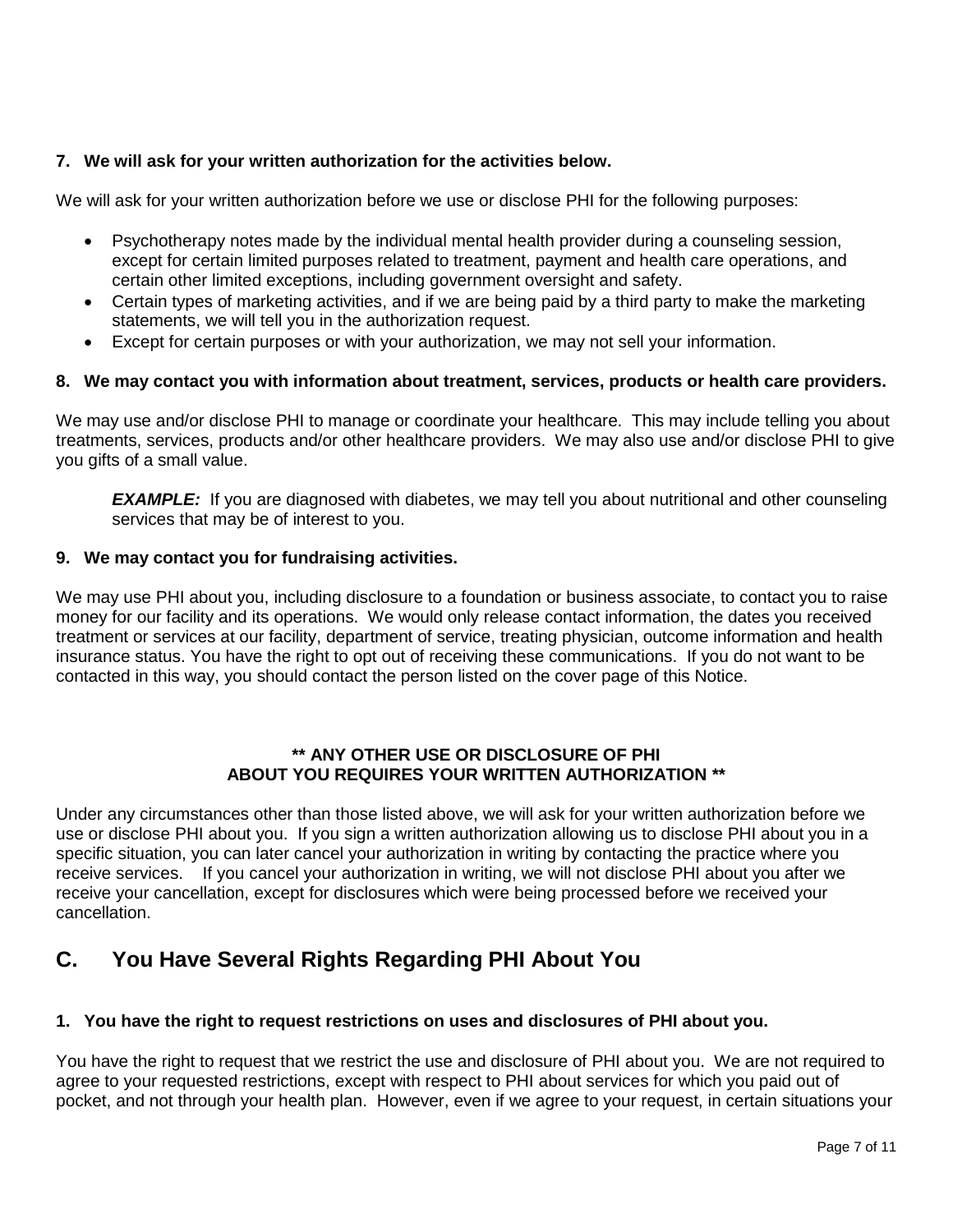restrictions may not be followed. These situations include emergency treatment, disclosures to the Secretary of the Department of Health and Human Services, and uses and disclosures described in subsection B.4 of the previous section of this Notice. You may request a restriction by contacting the practice where you receive services.

#### **2. You have the right to request different ways to be in touch with you.**

You have the right to request how and where we contact you about PHI. For example, you may request that we contact you at your work address or phone number or by email. Your request must be in writing. We must agree to reasonable requests, but, when appropriate, we may ask that you provide us with information regarding how payment, if any, will be handled and you may give us a different way to get in touch with you. You may ask us to use a different way to be in touch with you by contacting the practice where you receive services.

#### **3. You have the right to see and copy PHI about you.**

You have the right to request to see and receive a copy of PHI contained in clinical, billing and other records used to make decisions about you. Your request must be in writing. We may charge you related fees. Instead of providing you with a full copy of the PHI, we may give you a summary or explanation of the PHI about you, if you agree in advance to the form and cost of the summary or explanation. There are certain situations in which we are not required to comply with your request. Under these circumstances, we will respond to you in writing, stating why we will not grant your request and describing any rights you may have to request a review of our denial. You may request to see and receive a copy of PHI by contacting the practice where you receive services.

#### **4. You have the right to request a change to PHI about you.**

You have the right to request that we make changes to clinical, billing and other records used to make decisions about you. Your request must be in writing and must explain your reason(s) for the change. We may deny your request if: 1) the information was not created by us (unless you prove the creator of the information is no longer available to change the record); 2) the information is not part of the records used to make decisions about you; 3) we believe the information is correct and complete; or 4) you would not have the right to see and copy the record as described in paragraph 3 above. We will tell you in writing the reasons for the denial and describe your rights to give us a written statement disagreeing with the denial. If we accept your request to change the information, we will make reasonable efforts to inform others of the amendment, including persons you name who have received PHI about you and who need the changes. You may request a change to PHI about you by contacting the person listed on the cover page of this Notice.

#### **5. You have the right to a listing of disclosures we have made.**

If you ask our contact person in writing, you have the right to receive a written list of certain of our disclosures of PHI about you. You may ask for disclosures made up to six (6) years before your request (not including disclosures made prior to April 14, 2003). We are required to provide a listing of all disclosures except the following:

- For your treatment
- For billing and collection of payment for your treatment
- For health care operations
- **Made to or requested by you, or that you authorized**
- Occurring as a byproduct of permitted uses and disclosures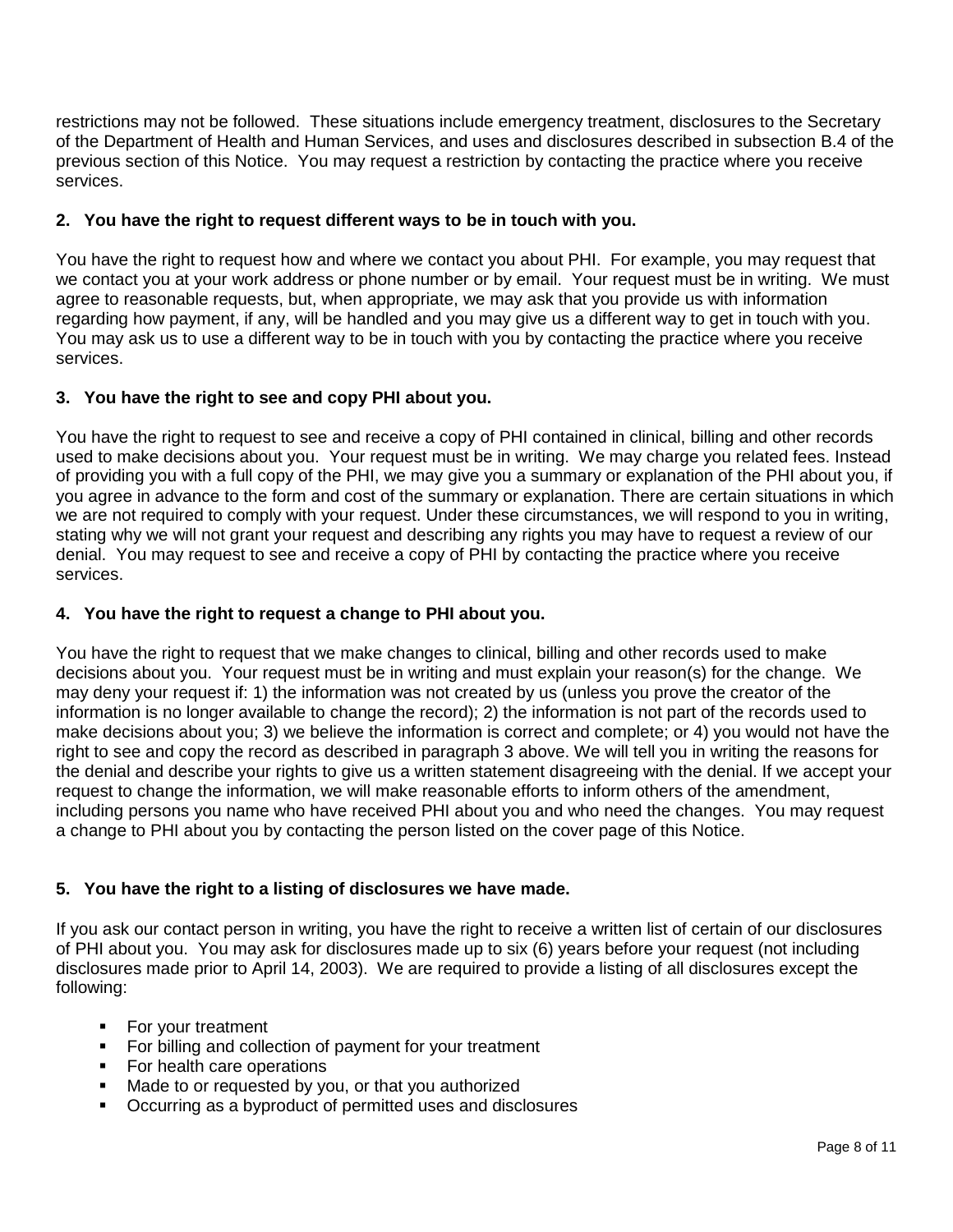- Made to individuals involved in your care, for directory or notification purposes, or for other purposes described in subsection B.5 above
- Allowed by law when the use and/or disclosure relates to certain specialized government functions or relates to correctional institutions and in other law enforcement custodial situations (please see subsection B.4 above) and
- As part of a limited set of information which does not contain certain information which would identify you

The list will include the date of the disclosure, the name (and address, if available) of the person or organization receiving the information, a brief description of the information disclosed, and the purpose of the disclosure. If, under permitted circumstances, PHI about you has been disclosed for certain types of research projects, the list may include different types of information.

If you request a list of disclosures more than once in 12 months, we can charge you a reasonable fee. You may request a listing of disclosures by contacting the person listed on the cover page of this Notice.

#### 6. **You have a right to receive notice of a breach.**

We are required by law to notify affected individuals if we determine that there has been a breach of unsecured PHI.

#### **7. You have the right to a copy of this Notice.**

You have the right to request a paper copy of this Notice at any time by contacting the person listed on the cover page of this Notice. We will provide a copy of this Notice no later than the date you first receive service from us (except for emergency services, and then we will provide the Notice to you as soon as possible).

# **D. You May File A Complaint About Our Privacy Practices**

If you think we have violated your privacy rights, or you want to complain to us about our privacy practices, you can contact the person listed below:

Privacy Officer 1001 Rock Quarry Rd Raleigh, North Carolina 27610 919 250 2970

You may also send a written complaint to the United States Secretary of the Department of Health and Human Services.

If you file a complaint, we will not take any action against you or change our treatment of you in any way.

## **E. Effective Date of this Notice**

This Notice of Privacy Practices is effective on: 07/25/2014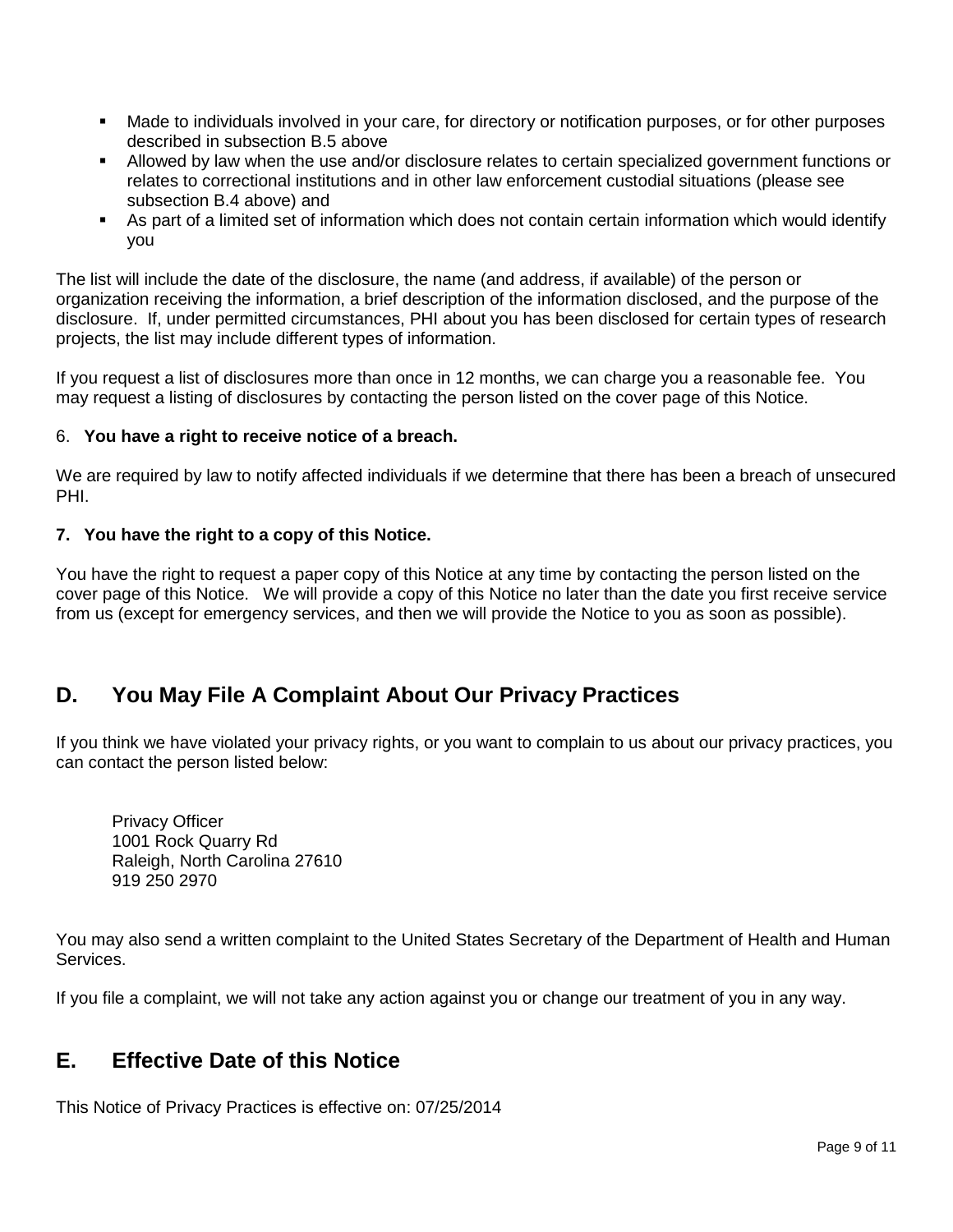# **APPENDIX A**

# **NORTH CAROLINA STATE LAW AND OTHER ISSUES**

Special Provisions for Minors under North Carolina Law: Under North Carolina law, minors, with or without the consent of a parent or guardian, have the right to consent to services for the prevention, diagnosis and treatment of certain illnesses including: venereal disease and other diseases that must be reported to the State; pregnancy; abuse of controlled substances or alcohol; and emotional disturbance. Regarding abortion services, however, North Carolina law requires the consent of both the minor and the parent, guardian or a grandparent with whom the minor has been living for at least six (6) months, unless a court has determined that the minor alone can consent to the abortion. If you are a minor and you consent to one of these services, you have all the authority and rights included in this Notice relating to that service. In addition, the law permits certain minors to be treated as adults for all purposes. These minors have all rights and authority included in this Notice for all services.

Special Provisions for Mental Health, Developmental Disabilities and Substance Abuse Services:If you request treatment and rehabilitation for drug dependence from one of our practitioners, your request will be treated as confidential. We will not disclose your name to any police officer or other lawenforcement officer unless you consent to our sharing of it. Even if we refer you to another person for treatment and rehabilitation, we will continue to keep your name confidential. North Carolina law generally requires that we obtain your written consent before we may disclose health information related to your mental health, developmental disabilities, or substance abuse services. There are some exceptions to this requirement. We can disclose this health information to members of our workforce, our professional advisors, and to agencies or individuals that oversee our operations or that help us carry out our responsibilities in serving you. We also may disclose information to the following people: (i) a health care provider who is providing emergency medical services to you and (ii) to other mental health, developmental disabilities, and substance abuse facilities or professionals when necessary to coordinate your care or treatment. If we determine that there is an imminent threat to your health or safety, or the health or safety of someone else, we may disclose information about you to prevent or lessen the threat. We also will disclose information about you if the law requires us to do so, for example, when a court orders disclosure, when we suspect abuse or neglect of a child or disabled adult, and when one of our physicians believes that a client has a communicable disease or is infected with HIV and is not following safety measures. If we believe it is in your best interests, we may disclose information about you for a guardianship or involuntary commitment proceeding that involves you. When you are admitted to, or discharged from, a mental health, developmental disabilities, or substance abuse facility, we may disclose that fact to your next of kin if we believe the disclosure is in your best interest, but only if you do not object. If you have a next of kin who is substantially involved in your care, upon his or her request we are required to provide this kin with information relating to your admission or discharge from a facility, including the identity of the facility, any decision on your part to leave a facility against medical advice, and referrals and appointment information for treatment after discharge after we notify you that this information was requested. If you apply for or receive substance abuse services from us, federal law generally requires that we obtain your written consent before we may disclose information that would identify you as a substance abuser or a patient of substance abuse services. There are some exceptions to this requirement. We can disclose this information within our program to members of our workforce as needed to coordinate your care and to agencies or individuals